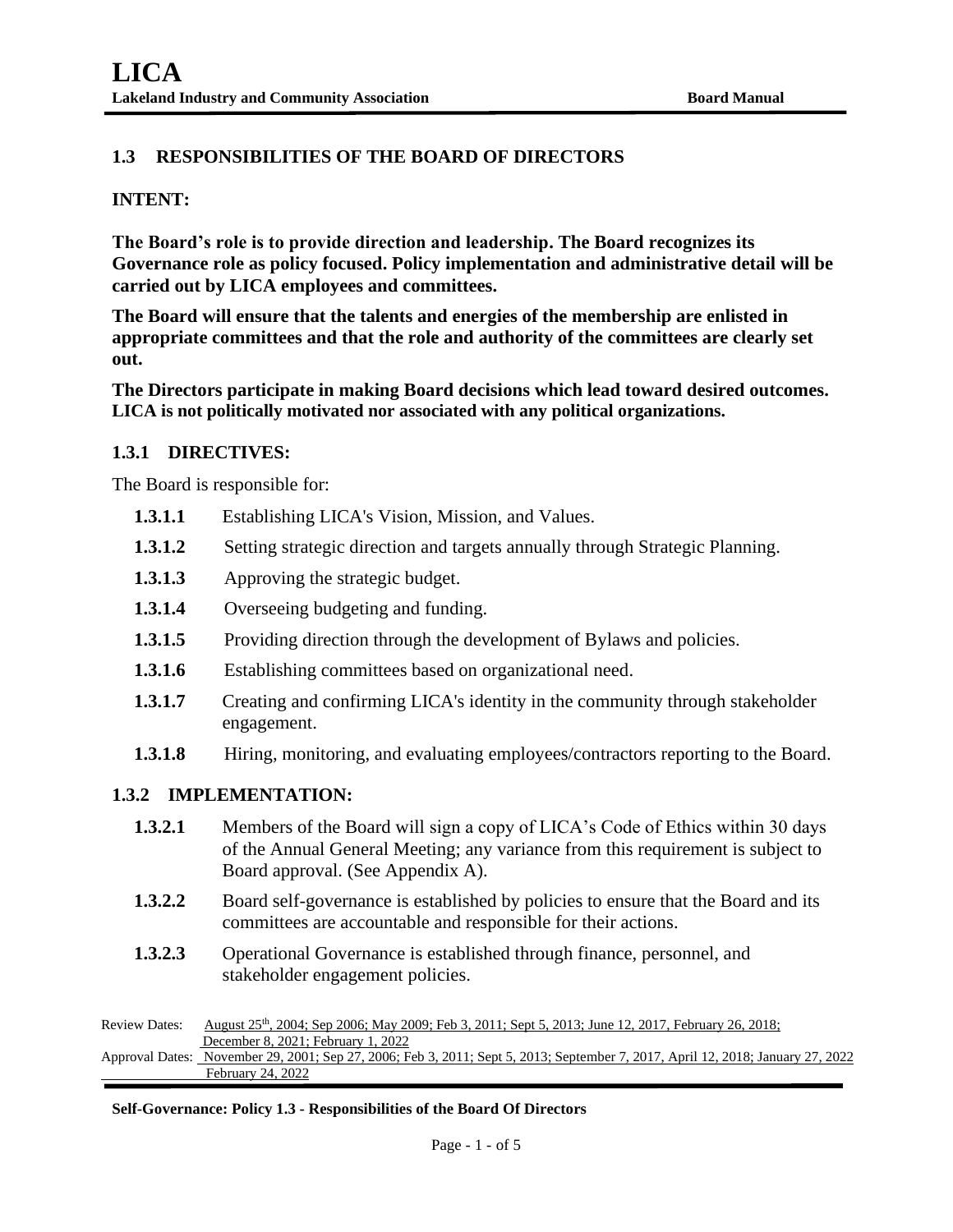**1.3.2.4** Board orientation will be conducted within one month of each Annual General Meeting and the election of the new Board of Directors and may include committee members. Ongoing training on relevant topics shall be made available to Board and committee members as deemed necessary by the Board.

Review Dates: August 25<sup>th</sup>, 2004; Sep 2006; May 2009; Feb 3, 2011; Sept 5, 2013; June 12, 2017, February 26, 2018; December 8, 2021; February 1, 2022 Approval Dates: November 29, 2001; Sep 27, 2006; Feb 3, 2011; Sept 5, 2013; September 7, 2017, April 12, 2018; January 27, 2022 February 24, 2022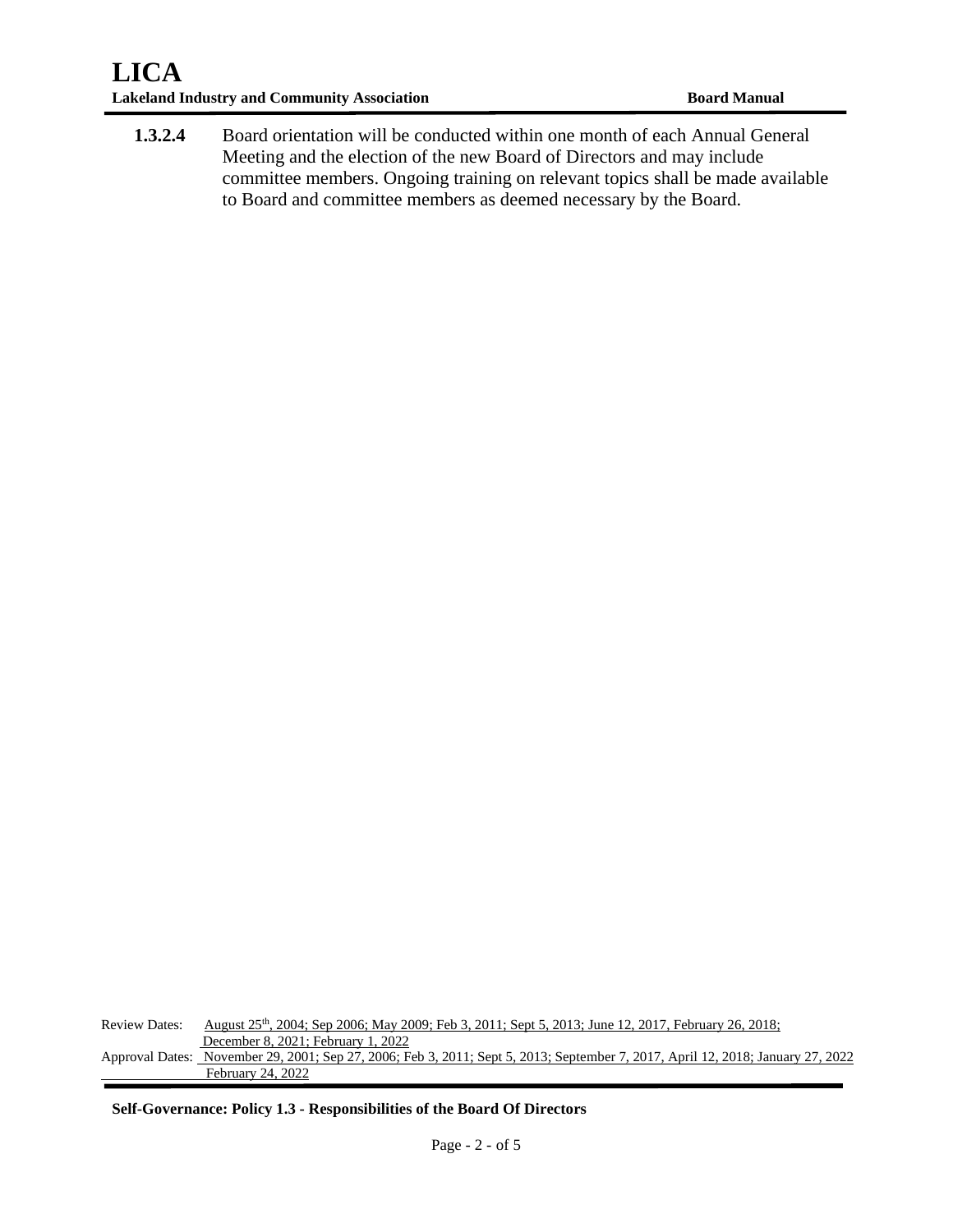# **APPENDIX A**

# **LICA Board Member - Code of Ethics (Conduct)**

Covenant Statement: "I agree to act in a manner that is in the best interests of LICA and in accordance with the principles upon which LICA was founded."

The LICA Board exists to create, promote, and monitor a structure based on LICA's Vision, Mission, and Values Statements. To this end, LICA Directors will be committed to the following principles:

- 1. Responsibility to the Office: Board Directors will honor the high responsibility which this membership demands by:
	- 1.1 Conducting Board business in a positive manner, respecting others' positions, and opinions, and where there is disagreement, disagreeing with issues, not with people.
	- 1.2 Understanding that LICA is a policy governing board, responsible for setting the policies which direct the organization, and using committees and an Executive Director to implement those policies.
	- 1.3 Respecting the established structure of LICA.
	- 1.4 Distinguishing between personal views and those of the Board; respecting the position and decisions of the Board even if different from their own.
	- 1.5 Taking responsibility for personal development by becoming well-informed concerning the duties of a Board director, and by making it their business to understand the issues LICA deals with.
	- 1.6 Attending regular Board meetings and actively participating in discussion and decisions.
- 2. Responsibility to the Community: Board Directors will honor the commitment of LICA to every individual and organization in its area by:
	- 2.1 Working to represent the perspective of the entire community, to the benefit of all.
	- 2.2 Attempting to fairly appraise all issues presented to the Board of Directors.
	- 2.3 Recognizing LICA's apolitical nature.

Review Dates: August 25<sup>th</sup>, 2004; Sep 2006; May 2009; Feb 3, 2011; Sept 5, 2013; June 12, 2017, February 26, 2018; December 8, 2021; February 1, 2022 Approval Dates: November 29, 2001; Sep 27, 2006; Feb 3, 2011; Sept 5, 2013; September 7, 2017, April 12, 2018; January 27, 2022

February 24, 2022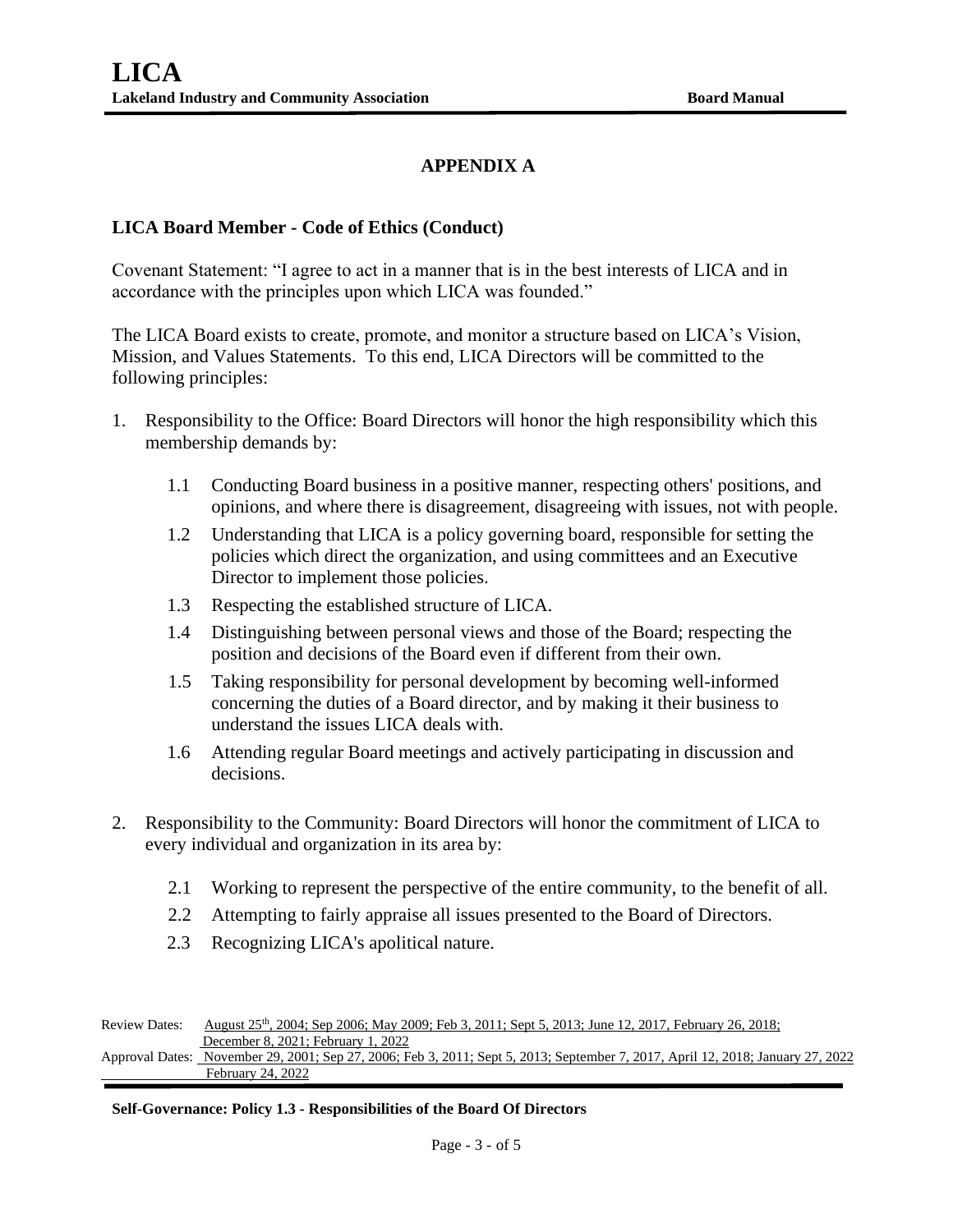- 2.4 Keeping confidential any personal information learned as result of their involvement with LICA.
- 2.5 Refusing to use their position on the Board for personal benefit or gain.
- 3. Responsibility to the Board: Board Directors will honor other members of the Board by:
	- 3.1 Recognizing that LICA's authority rests with the Board, and that individual Directors are not authorized to speak on behalf of the Board (e.g. to the media, a landowner, or a company) unless designated to do so by the Board.
	- 3.2 Understanding that, nevertheless, as LICA Directors, whatever they say about LICA will be deemed to be setting forth LICA's position. Thus, they must always speak with the voice of the Board. The time for debate is before the vote, not after.
	- 3.3 Recognizing and respecting the integrity of past and current members of the Board and the merit of their work.
	- 3.4 Coming to Board meetings prepared to discuss and collectively decide on Board decisions, ensuring that all relevant facts are known.

Review Dates: August 25<sup>th</sup>, 2004; Sep 2006; May 2009; Feb 3, 2011; Sept 5, 2013; June 12, 2017, February 26, 2018; December 8, 2021; February 1, 2022 Approval Dates: November 29, 2001; Sep 27, 2006; Feb 3, 2011; Sept 5, 2013; September 7, 2017, April 12, 2018; January 27, 2022 February 24, 2022